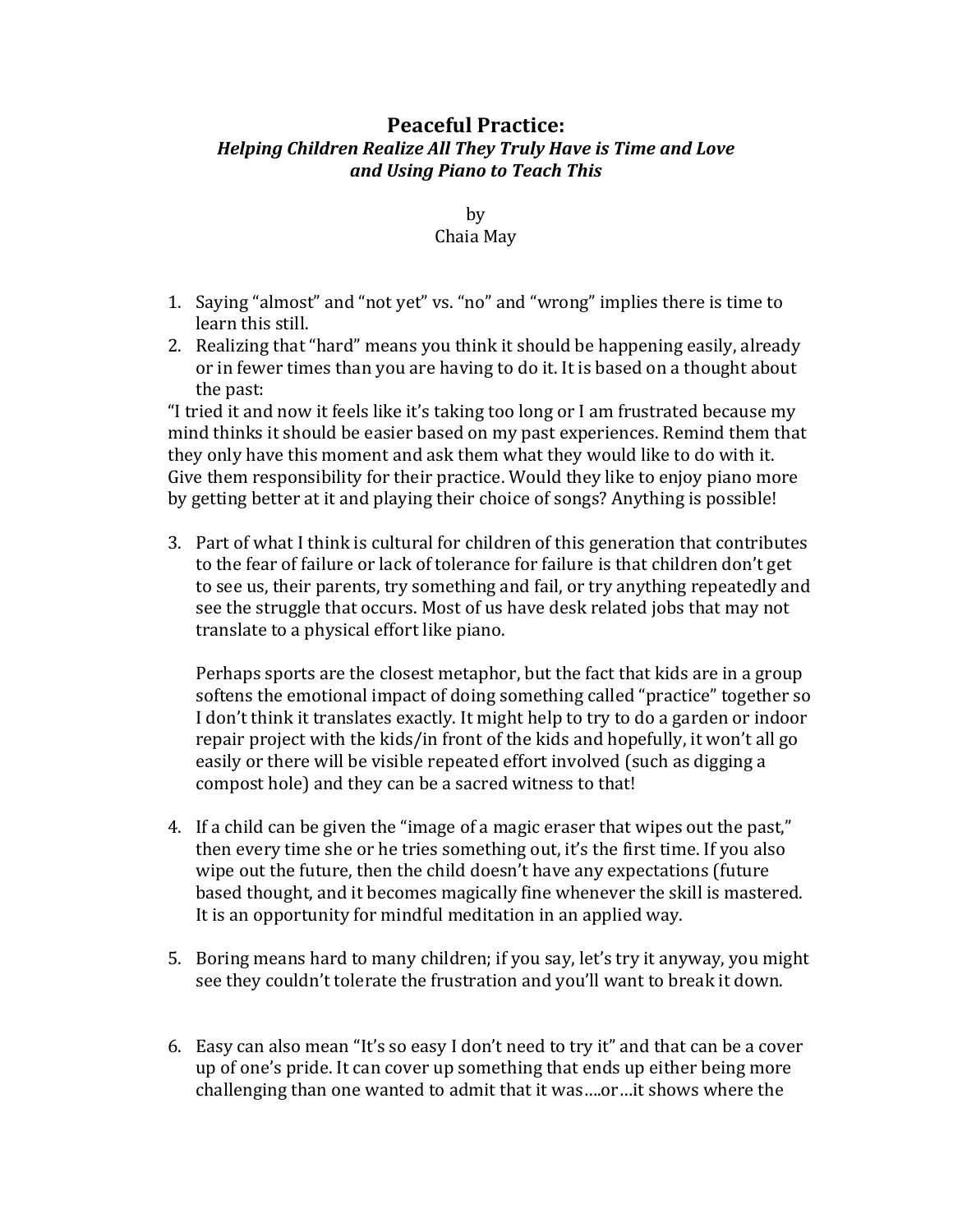concentration isn't holding and mistakes are made where there were easy tasks. It is a good way to learn the discipline of awareness of even the importance/presence of simple tasks.

- 7. Take a mistake and look at it as your best teacher. "Kiss it" or clap and applaud it and paint it gold. Encourage them to say "hooray" each time they make a mistake to keep their brain from shutting down due to frustration or anger.
- 8. Find how the child learns best and use that to the fullest:
	- A. Color vs shape and then go and color sections of the piece.
	- B. Right hand vs. left hand being dominant: switch hands by crossing arms and tricking your brain into thinking the left hand is the right hand.  $(taking away the bias against the left hand subconsciously)$
	- C. Visual vs tactile or tactile predominantly. Have the child touch the keys where the letter names go, where the "two window house that has  $c, d$ and e in it, pnemonics (sound)
	- D. For visual, use animal names to remember things and use stickers or pictures near the keys of animals
	- E. Silly and emotionally engaged explanations like "fart line" for the f-line on the bass clef. (whatever it takes, right?)
	- F. Vestibular help such as standing, doing a little at a time,
	- G. Using games for repetition: pencil game where you have to move a pencil over for each correct trial. If you make a mistake on the second try, you have to move both pencils back and start again.
	- H. Varying the sound/timbre such as using funny descriptions of sounds (play like a frog jumping on the keys like in Carnival of the Animals), places on the piano that sound silly because they are very low or high. Fast, heavy, qualities of sound: sad, happy, bored, dramatic.
	- I. Closing your eyes helps put you out of your mind and into your body. It helps identify where you need to work on a piece.
	- J. Use humor to diffuse tension. It's "Left Hand Appreciation Day" every day...Rather than "scold the left hand" for not doing as well (as some children will do), the adult can talk directly to the hand, too, and show compassion.
	- K. Let there be tears if necessary, but not in blame of you, just with the feeling. It can ultimately reduce the tension around the piano when your child sits down and happens to associate it with stress.
	- L. Celebrate the drama queen/king: do shows for stuffed animals, for you in the evenings, for grandma or grandpa on the phone, video your family or child making music on YouTube and send it to the family....
	- M. Don't forget children will be inspired if they see you enjoying making music rather than listening to it only. See if you can make a few minutes a week to take out that old guitar, recorder or play a song on the piano. If you don't know how, let them teach you!

Children have learned from their culture, immediate sometimes, afar sometimes, to sense a scarcity of time. In reality, all we have is time. It is